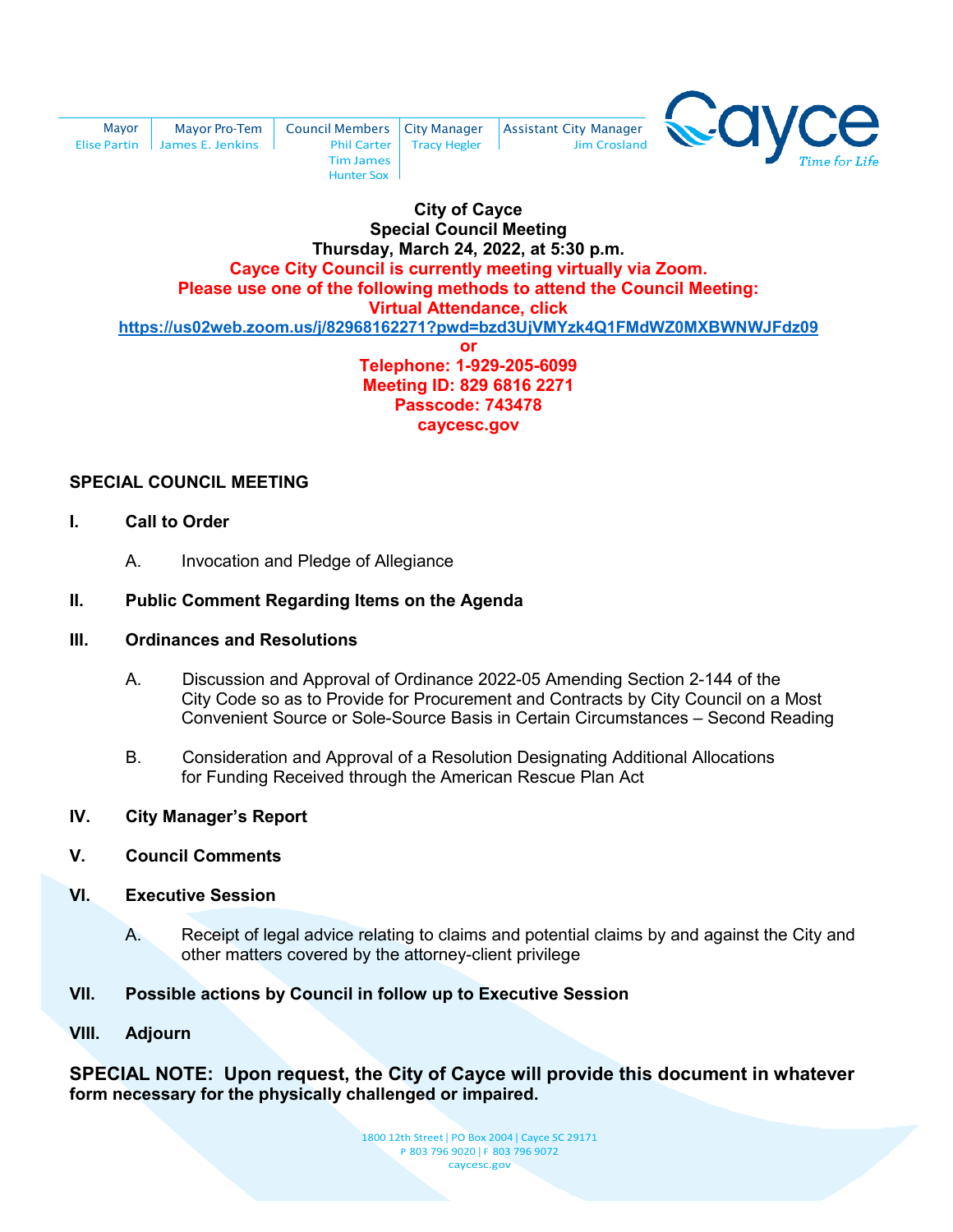## Memorandum

| To:      | Mayor and Council                                                                                                                                                                                                                   |
|----------|-------------------------------------------------------------------------------------------------------------------------------------------------------------------------------------------------------------------------------------|
| From:    | Tracy Hegler, City Manager                                                                                                                                                                                                          |
| Date:    | March 24, 2022                                                                                                                                                                                                                      |
| Subject: | Second Reading of Ordinance 2022-05 Amending Section 2-144.9 of the City Code so as to Provide for<br>Procurement and Contracts by City Council on a Most Convenient Source or Sole-Source Basis in Certain<br><b>Circumstances</b> |
|          |                                                                                                                                                                                                                                     |

#### **ISSUE**

Council approval is needed for Ordinance 2022-05 amending Section 2‐144.9 (Procurements and Contracts).

#### **BACKGROUND/DISCUSSION**

Since the COVID-19 pandemic began, the City of Cayce has experienced supply issues from automobile supplies to electronics. We know that supply‐chain bottlenecks ‐‐ around the world ‐‐ have caused record shortages of many products that American consumers are used to having readily available, from household goods to electronics to automobiles. Not only has this been affecting the City, but based on reports we've been following, the issue may not end soon.

The City would like to amend the City's procurement policy to add the language:

"City council may waive the informal and formal bid procedures when it is to the advantage of the city to acquire goods and/or services on a most convenient source basis or sole-source basis in situations of prolonged supply chain delays or on the basis of a previously awarded bid or contract, and for professional services when the person employed is customarily employed on a fee basis rather than by competitive bidding (such as, by way of example, for an appraiser, **attorney or physician)."**

This will allow staff to obtain goods and services when they are readily available. The full Ordinance is attached.

#### **RECOMMENDATION**

Staff recommends Council approve Ordinance 2022-05 amending Section 2‐144.9 Procurements and Contracts)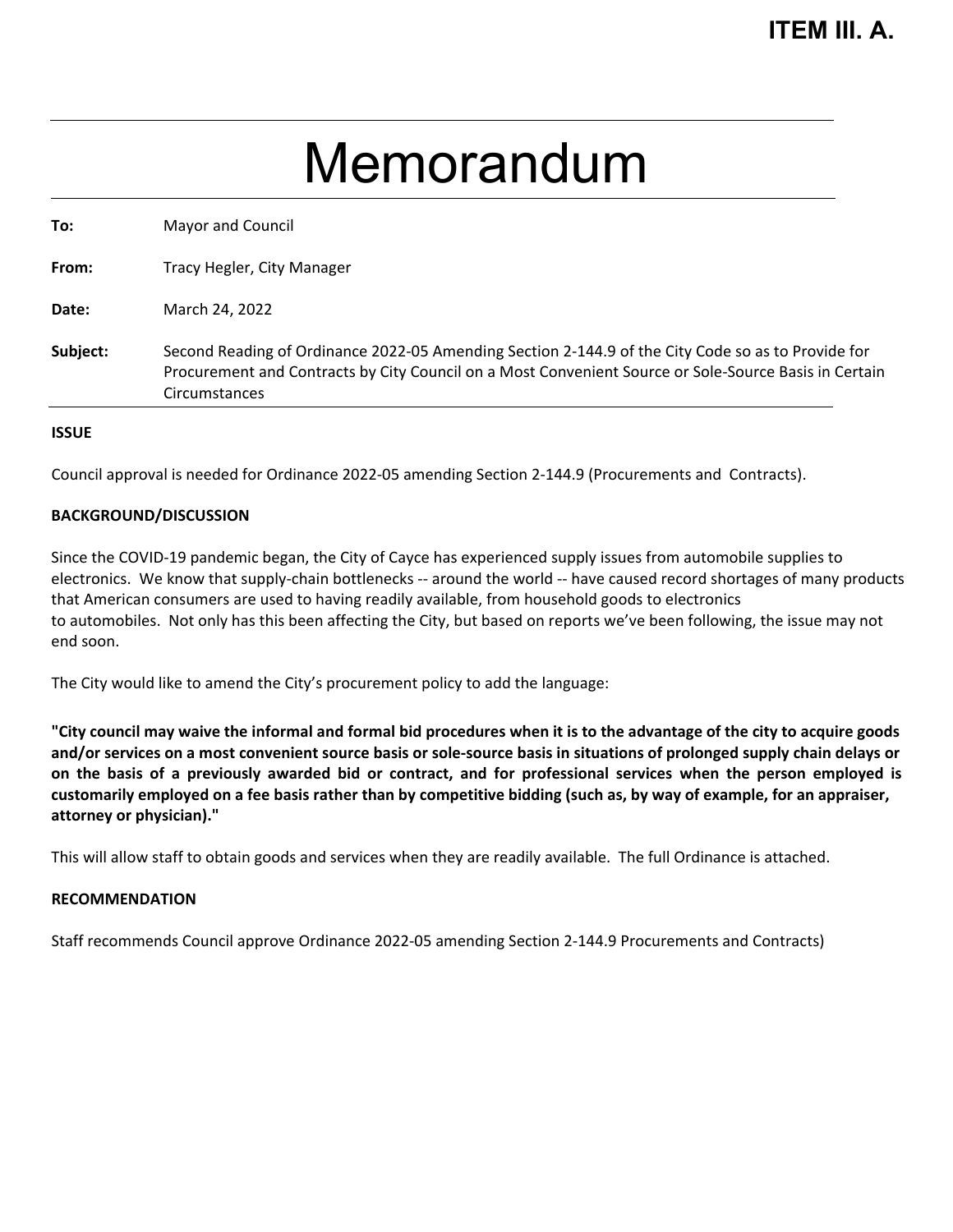## **Sec. 2‐144. Powers and duties.**

The city manager shall be the executive officer and head of the administrative branch of the city, subject to approval by a majority vote of the council. He/she shall be responsible to the city council for the proper administration of all affairs of the city, and to that end, subject to the personnel provisions of the city Charter, shall have power and shall be required to:

…

(9) *Procurements and contracts.* Procure (purchase, rent, lease or otherwise acquire) all materials, supplies, services or equipment for which funds are provided in the budget, but he/she may not procure any item which exceeds any budget appropriation until the council has increased the appropriation, provided that for procurements of more than \$25,000.00, except for emergency services or emergency replacement of essential equipment or except as further provided or allowed herein, the manager shall be required to receive formal, written bids or proposals after due notice inviting bids or proposals. For procurements of more than \$25,000.00 and for all contracts for new construction, he/she shall present such bids or proposals to the council for approval or rejection. He may make procurements or let contracts not in excess of \$25,000.00, necessary in the operation or maintenance of city services, without the approval of the city council, when sufficient funds for such purposes have been appropriated in the budget, but the city council shall authorize procurements or let all contracts for more than \$25,000.00, all contracts for new construction and all procurements or contracts which cannot be consummated with funds provided in the current budget. In the event of a protest concerning the apparent low bidder or the disallowance of a bid at the bid opening, all instructions and procedures shall be explained in writing to the bidders at the opening. The protestor shall have five business days to file with the city manager a written protest specifying all grounds of protest, the decision by the city manager will be communicated within five business days, any appeal from the decision of the city manager shall be to the city council and filed with the city manager within five business days of the date of the decision, and the city council shall hear and decide the appeal at its next regular or special meeting. City council may waive the informal and formal bid procedures when it is to the advantage of the city to acquire goods and/or services on the basis of a previously awarded bid or contract, and for professional services when the person employed is customarily employed on a fee basis rather than by competitive bidding (such as, by way of example, for an appraiser, attorney or physician). The city manager shall advise the council as to whether or not any contract offered is desirable, or which of several contracts offered is most desirable for the city. The city manager or his/her designee will review all city contracts biennially in an effort to review best practices for the current services provided. This review may be completed through a request for proposal (RFP) procedure awarded by council. Pursuant to regulations and procedures approved by the council, the city may enter into cooperative purchasing with other governmental units, sole‐source procurements, sole‐source contracts, purchases at auction, competitive on‐line bidding, fixed price bidding, competitive best value bidding, negotiations after unsuccessful competitive sealed bidding, or design‐build contracts. The requirements of competitive bidding shall not apply to the procurement of professional legal, medical, or emergency construction services. The city manager may issue such rules and regulations governing procurements, and governing requisitions and the transaction of the business of purchasing between himself/herself as purchasing agent and the heads of the departments, officers and employees of the city as the council may approve. No contract or procurement shall be subdivided to avoid the requirements of this section.

(Code 1975, § 2‐55; Ord. of 12‐6‐05; Ord. No. 2018‐02, 3‐21‐2018; Ord. No. 2020‐23, §§ 1—5, 8‐4‐2020)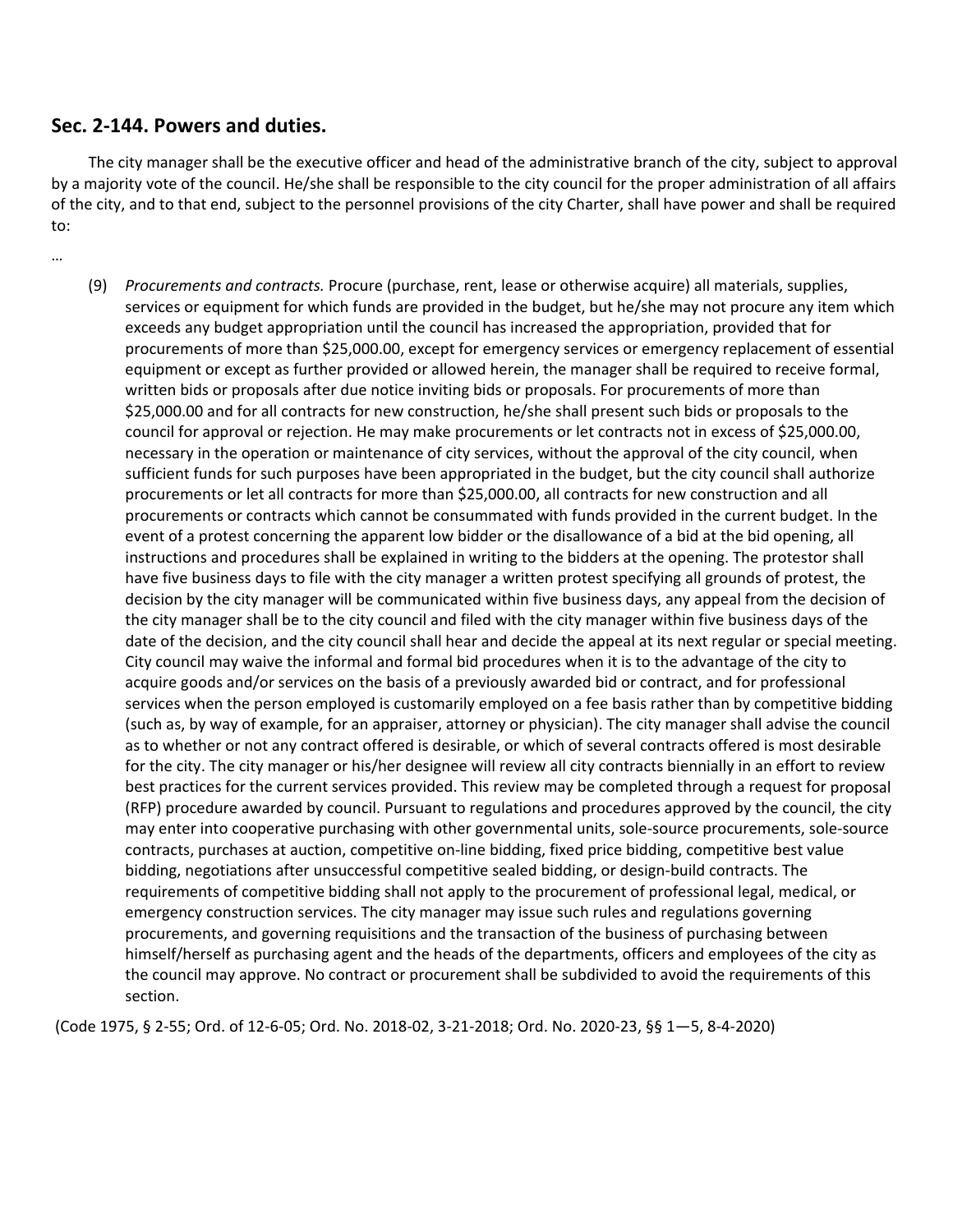**STATE OF SOUTH CAROLINA )**

**COUNTY OF LEXINGTON )** 

**CITY OF CAYCE )** 

**ORDINANCE 2022-05**

**AN ORDINANCE TO AMEND SECTION 2-144 OF THE CITY CODE SO AS TO PROVIDE FOR PROCUREMENT AND CONTRACTS BY CITY COUNCIL ON A MOST CONVENIENT SOURCE OR SOLE-SOURCE BASIS IN CERTAIN CIRCUMSTANCES**

**WHEREAS**, the Council believes it to be in the public interest and in the interest of effective and efficient operation of the City government for City Council to have the specific authority under circumstances of supply chain delays to waive the informal and formal bid procedures provided by current City Code section 2-144(9) so as to arrange for certain procurements and contracts on a most convenient source basis or sole-source basis when it is to the advantage of the City to do so,

**)** 

**)** 

 **) )** 

**NOW, THEREFORE, BE IT ORDAINED** by the Mayor and City Council of the City of Cayce, in Council, duly assembled, as follows:

Subsection (9) ("Procurements and contracts") of Section 2-144 ("Powers and duties") of Division 2 ("City Manager") in Article III ("Officers and Employees") of Chapter 2 ("Administration") of the City Code is hereby amended to add the words "on a most convenient source basis or sole-source basis in situations of prolonged supply chain delays or" in the sixth sentence of the subsection, so that, as amended, the sixth sentence of subsection (9) shall read as follows:

**"City council may waive the informal and formal bid procedures when it is to the advantage of the city to acquire goods and/or services on a most convenient source basis or sole-source basis in situations of prolonged supply chain delays or on the basis of a previously awarded bid or contract, and for professional services when the person employed is customarily employed on a fee basis rather than by competitive bidding (such as, by way of example, for an appraiser, attorney or physician)."**

This Ordinance shall become effective upon approval on second and final reading.

**DONE IN MEETING DULY ASSEMBLED, this \_\_\_\_\_\_\_\_ day of**  $2022$ **.** 

 $\overline{\phantom{a}}$  , where  $\overline{\phantom{a}}$  , where  $\overline{\phantom{a}}$  , where  $\overline{\phantom{a}}$  , where  $\overline{\phantom{a}}$ Elise Partin, Mayor

Attest:

\_\_\_\_\_\_\_\_\_\_\_\_\_\_\_\_\_\_\_\_\_\_\_\_\_\_\_\_\_\_ Mendy Corder, CMC, Municipal Clerk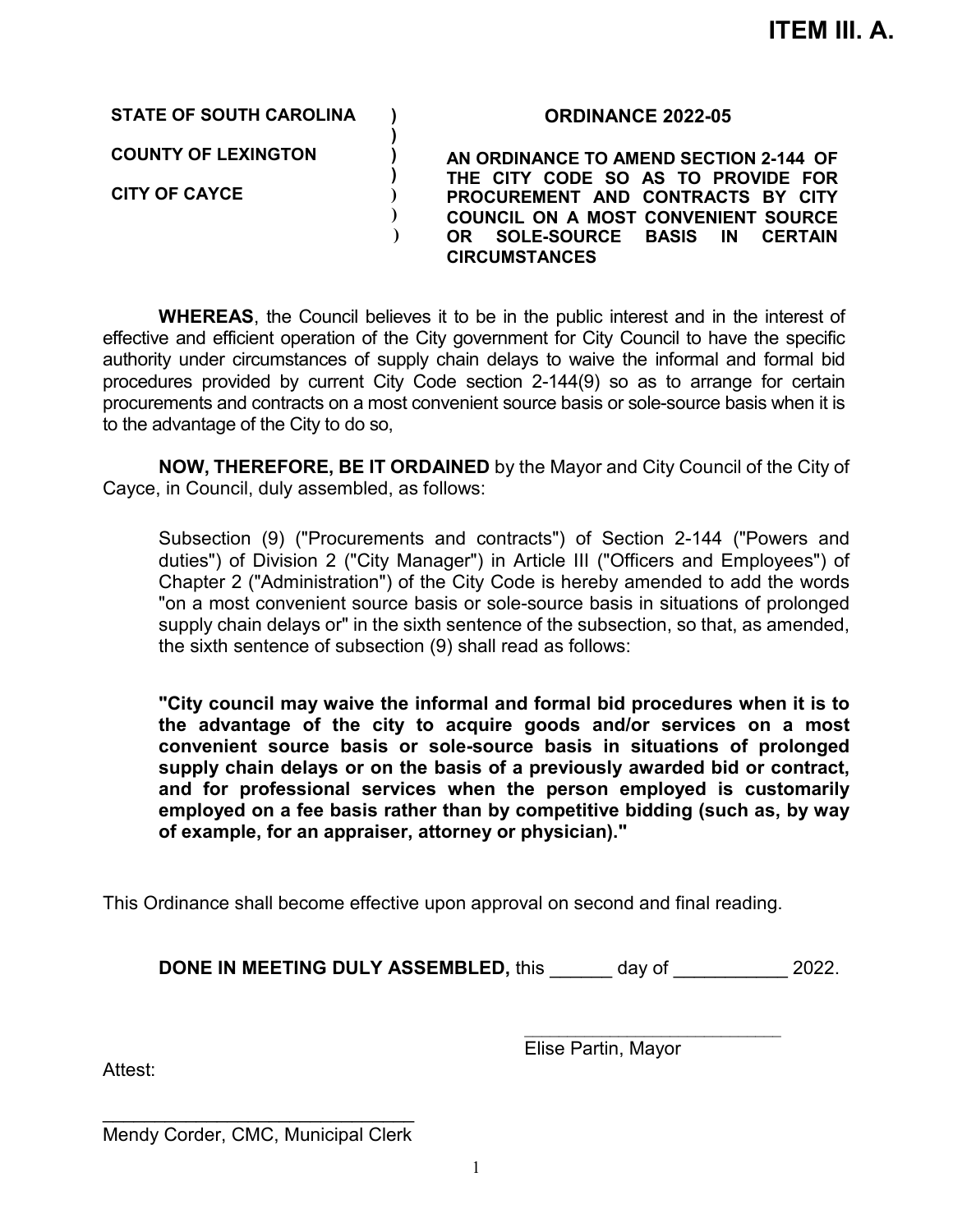First Reading: \_\_\_\_\_\_\_\_\_\_\_\_\_\_\_\_\_\_\_\_\_

Second Reading and Adoption: \_\_\_\_\_\_\_\_\_\_\_\_\_

Approved as to form: \_\_\_\_\_\_\_\_\_\_\_\_\_\_\_\_\_\_\_\_\_\_\_\_\_\_\_\_

Danny C. Crowe, City Attorney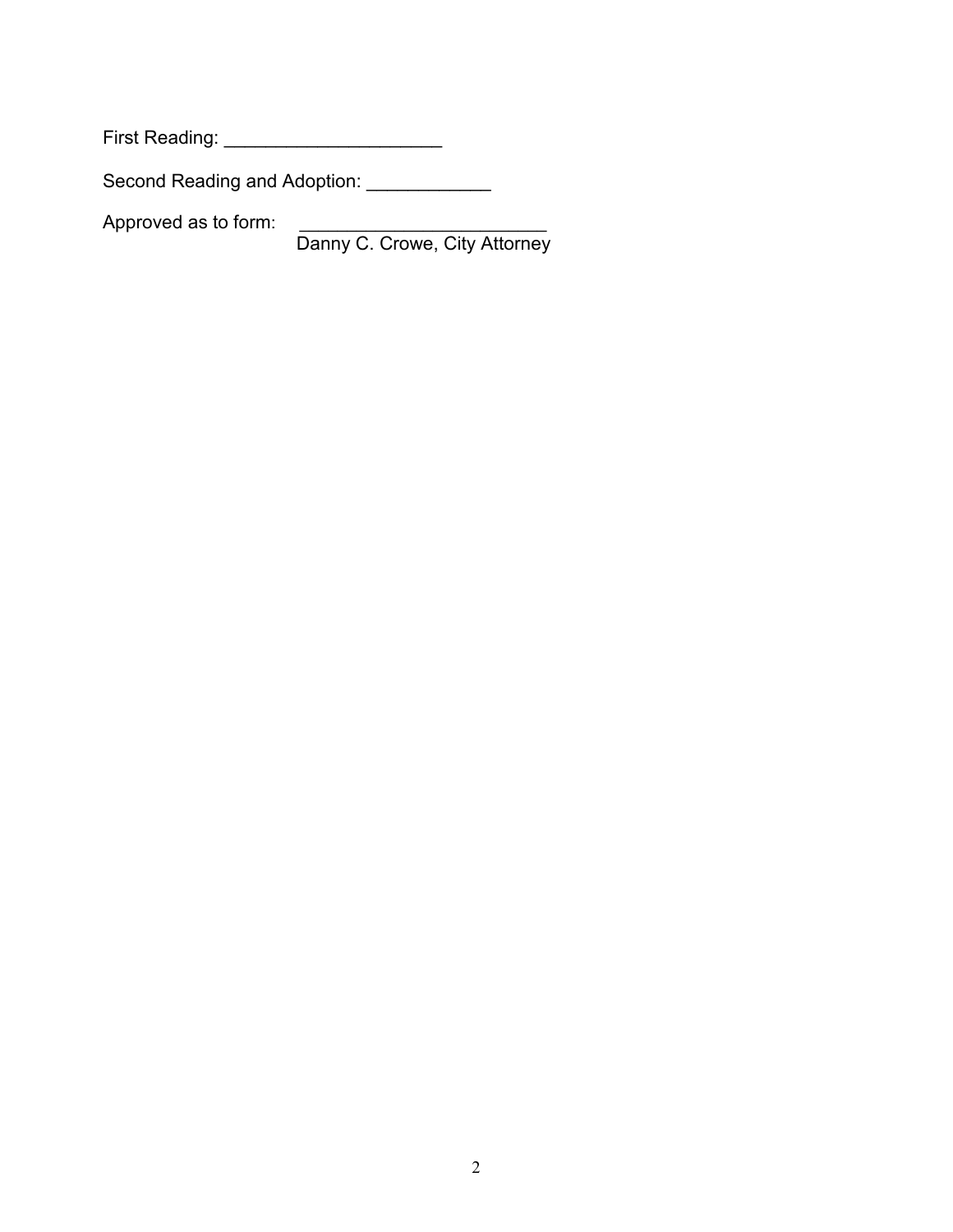# Memorandum

| To:      | Mayor and Council                                        |
|----------|----------------------------------------------------------|
| From:    | Tracy Hegler, City Manager                               |
| Date:    | March 24, 2022                                           |
| Subject: | Approval of Resolution for the Expenditure of ARPA Funds |
|          |                                                          |

#### **ISSUE:**

Council approval is needed for a Resolution approving the expenditure of American Rescue Plan Act (ARPA) Funds for City projects and Capital items.

#### **BACKGROUND/DISCUSSION**

The City has received \$3,487,148.02 of the allotted \$6,974,296.03 through the American Rescue Plan Act. City staff have outlined the below partial expenditure list for projects that have resulted from lost revenue. Information is also provided in the attached Resolution.

#### **Minimum Salary Adjustments:**

The City of Cayce has ten employees whose salaries are below \$30,000 annually. The City would like to move the ten employees that are part of the Parks and Sanitation departments up to \$30,000 per year minimum. This would also eliminate the 102 and 103 payroll grades for the City. The new starting hourly rate for the 104-payroll grade would be \$14.42 per hour.

#### **SmartCop Reporting Software:**

The current software that the Police Department is using is out of date and there are issues with on-going technical support. This software package houses the data for the entire Police Department and Court for the last twenty years and could possibly become irretrievable. The new software package (SmartCop) has many more options and is currently being used by several surrounding jurisdictions to include Lexington Police Department, SC Highway Patrol, and Georgia State Patrol. It will also include compatible software to integrate with the Municipal Court.

Due to the prevalence of the SmartCop software through South Carolina's Law Enforcement Divisions and its unique configuration, the City of Cayce wishes to contract directly with SmartCop. If approved, this would be done as part of an existing agreement that MASC has with them, whereby SmartCop has been vetted for law enforcement application within the state of South Carolina.

#### **Axon Project:**

Axon is an interconnected ecosystem of devices, actions, apps, and people. Currently in use by Lexington County Sheriff's Department, Richland County Sheriff's Department and  $5<sup>th</sup>$  and  $11<sup>th</sup>$  Circuit Solicitor's Offices this system will unite officer safety, citizen transparency and efficiency into one fiscally sound program. Currently the body camera, in-car cameras, tasers, weapons, interview rooms and storage of evidence are past their usefulness, lifecycle, and ability for our officers to perform their duties. It is imperative that we immediately replace our existing systems.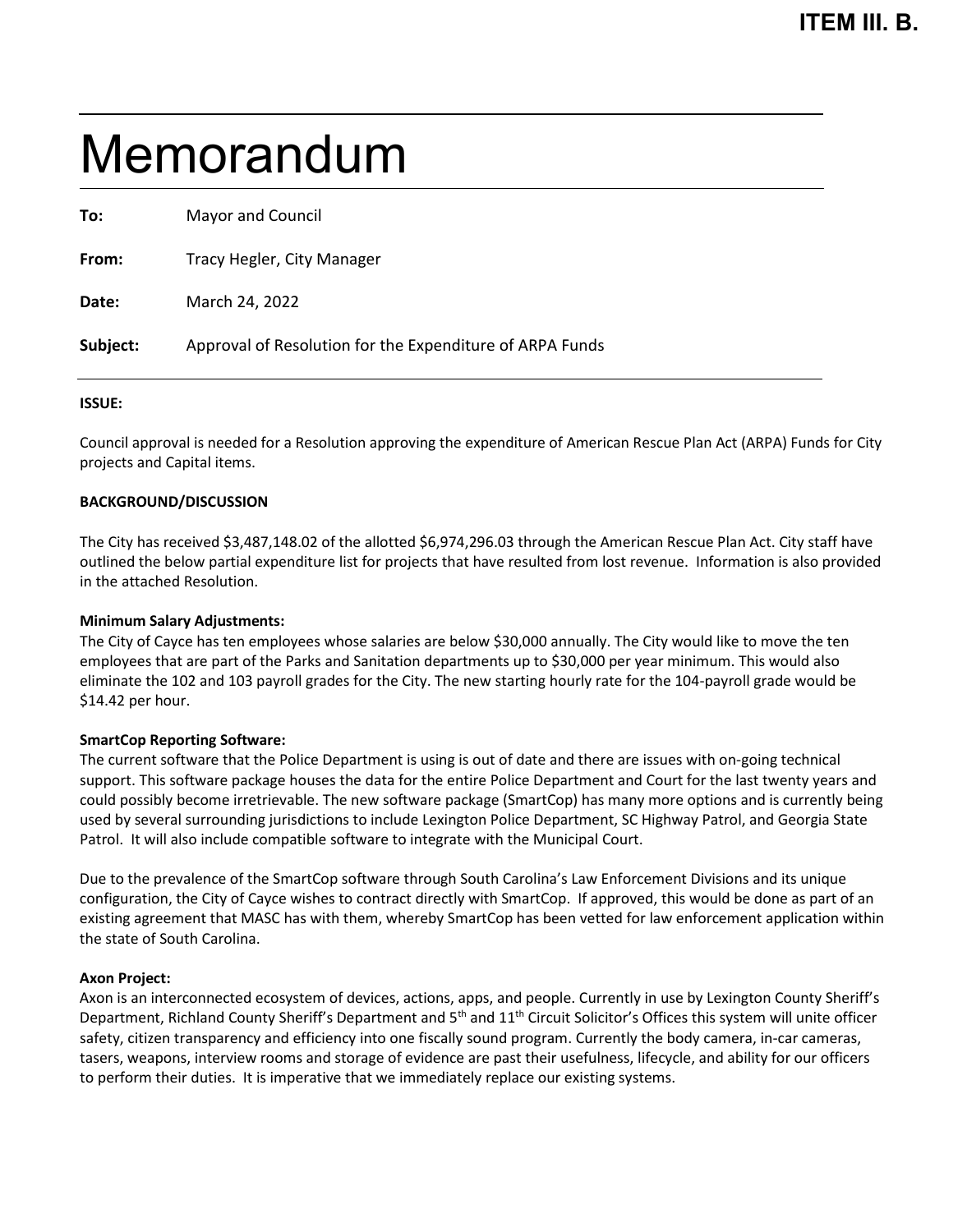The existing equipment does not "react" when deployed, by the other equipment. For example, the outdated Taser that our Officers carry, does not activate the body camera or in-car camera when drawn. The sidearm our officers carry, when drawn, does not activate the body or in-car camera systems. The body camera does not activate the in-car camera and vice versa.

Officers do not have internet capabilities, while out in the field, which restricts their ability to upload camera data and reports, forcing them to sit at headquarters or the substation for extended periods of time to upload this data after every shift.

Our present camera servers are outdated and need to be replaced. The new system will be cloud-based, not on a server and will have unlimited storage that is more secure than hardware servers. This will also allow for instant updates and easy application of upgrades.

The new ecosystem allows for a forensic audit trail of the digital evidence and will allow citizens to upload CCTV, ring camera, and cell phone video/pictures directly to investigations.

Currently, repairs for all our existing equipment are done in-house, are piece-mealed, and include no technology upgrades for our original purchases. Our team members are frustrated by the lack of connectivity, usability, and safety.

The new ecosystem will provide a full warranty. Damaged items are immediately replaced. There is no hardware to purchase in the future because upgrades come digitally and physically every 2.5 years as part of the program.

Axon is on a State contract, so the City can use its cooperative purchasing policy to contract directly with Axon.

#### **Sanitation Truck**

The City is in desperate need of a new rear loading sanitation truck. Its aging fleet has been well maintained but several trucks are reaching end of life stages. We have two trucks that need to be replaced at the earliest convenience.

#### **Streetsweeper/ Stormwater Culvert Vacuum**

The City of Cayce has demonstrated the need for stormwater repairs and maintenance, as well as general street cleaning for safety and aesthetics. Collection of debris in the stormwater collection boxes, culverts and storm piping is a major issue for the City, which eventually prohibits the passage of stormwater and causes flooding. The use of a streetsweeper/ culvert vacuum would eliminate the road debris that slowly prohibits the passage of stormwater in the system.

#### **Audio/ Visual Upgrades for City Council Chambers and Courtroom/Offices**

The current system in Council Chambers was designed to facilitate audio for in-person Council meetings with no accommodations for virtual/hybrid meeting formats using platforms such as Zoom, Teams, etc. Only audio is recorded with the current system without any digital processing and it is saved to an SD card on a non-networkable device.

During the COVID-19 pandemic we have repeatedly seen the need to facilitate virtual meetings and in some cases "mixedmode" or hybrid meetings with some people present and some joining in from a virtual platform. The current set up makes this an extremely tedious and sometimes impossible task that, even when it works, does not work well and leads to audio feedback and looping, requiring constant adjusting of the sound system and individual devices. This is to be expected as the current system was designed with a single purpose and we are now asking it to serve multiple purposes.

The current recording system in the Municipal Courtroom is out of date and broken. It originally came with four microphones and a four-channel recorder that allowed for capturing all courtroom audio and mixed the channels into one audio file. Over the last two years two of the microphones have broken and we have not been able to replace them. The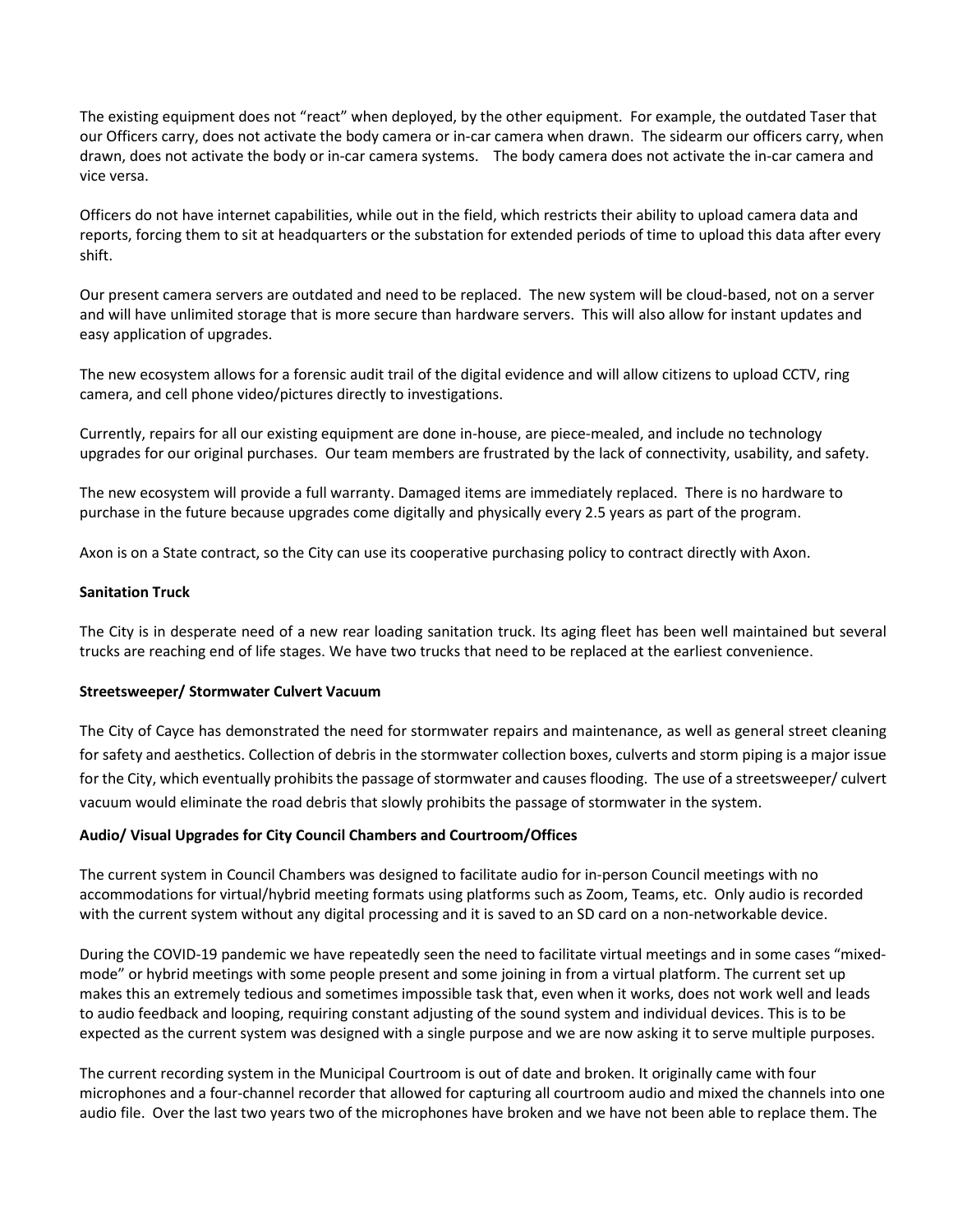mixing function also no longer works, and staff has been using a free/open source software tool to manually combine the files when needed requiring additional work to provide recordings when requested. The current system also records to an SD card and is not networkable requiring the SD cards to be saved and frequently copied over to network storage to ensure retention.

The proposed system will address the issues above as well as provide several other improvements. All recordings will now be made using digital signal processing and will save to a networkable storage device to allow integration into our existing backup and disaster recovery appliance. This provides better retention and safeguarding with less work on the part of court staff. The system also moves the microphones from the desktops to the ceilings which puts them up and out of the way and gets rid of the cords running across the floor for the existing equipment. It will also include a camera with audio and video feed of the courtroom into the Clerk of Court's office to allow personnel in the office to monitor court while in session.

For these upgrades, ACS is our preferred vendor for this project as they built and designed the system. As this is an upgrade/add-on of the current system that they have direct knowledge of all previous work and layout of the equipment being upgraded. They have provided us with a quote of \$75,000 which includes new microphones, monitors, recording equipment and projection that will all sync together.

#### **RECOMMENDATION:**

Staff recommends Council approve the Resolution for the listed expenditures using the allotted funds from the American Rescue Plan. Staff also recommends waiving the procurement policy or utilizing cooperative purchasing agreements for the SmartCop Reporting Software, Axon Project and audio/visual upgrades through ACS due to the reasons listed above. Staff also recommends waiving the procurement policy for the streetsweeper and sanitation truck for convenience reasons because of supply chain issues that would prevent us from receiving these goods in upwards of two years.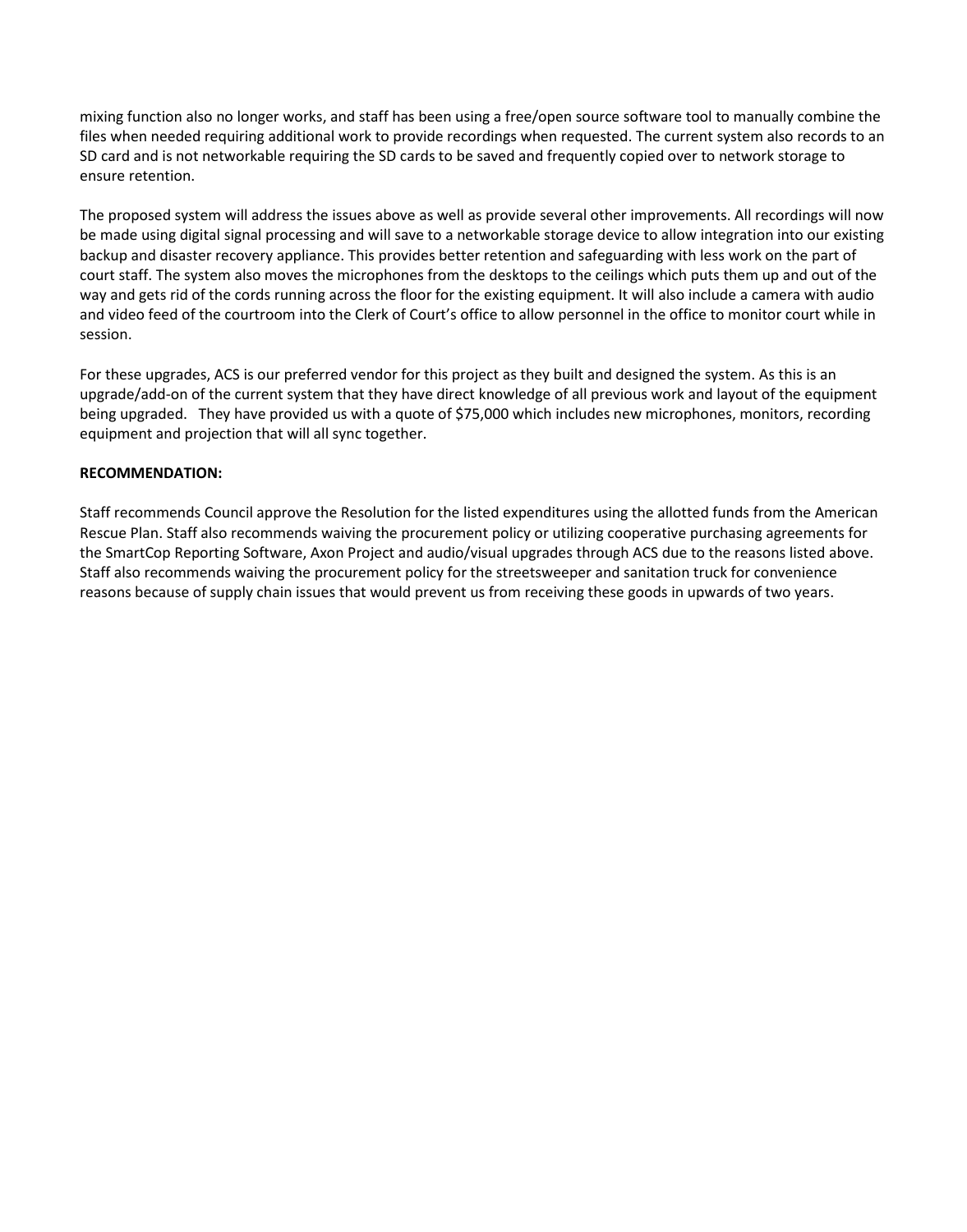## **A RESOLUTION DESIGNATING ADDITIONAL ALLOCATIONS FOR FUNDING RECEIVED THROUGH THE AMERICAN RESCUE PLAN ACT**

- **WHEREAS,** the City Council has been informed that the City has received \$6,974,296.03 through the American Rescue Plan Act ("ARPA") and its State and Local Fiscal Recovery Funds, with \$3,487,148.02 received as of October 22, 2021; and
- **WHEREAS**, the purposes for which such funds can be used are limited by the ARPA to certain broad categories related to the impact of the COVID-19 pandemic and resulting economic losses to the City government and the public; and
- **WHEREAS**, the Council desires to maximize the public benefit and to adhere to the public purposes for any allocations of funds, with attention to durable projects with a longer life span and limited maintenance, and to the enhancement of existing programs within existing public structures or public-private structures that would address the harmful consequences of the economic disruptions resulting from or exacerbated by the COVID-19 pandemic; and
- **WHEREAS,** the Council has considered the various competing demands and interests for appropriate additional allocations within the allowable categories and has determined that the public interest is best served by the designation of additional allocations of funding as further described below; and
- **WHEREAS**, the Council, for planning and budgeting purposes, desires to designate any remaining allocations and the remaining funding as soon as feasible,

**NOW, THEREFORE, BE IT RESOLVED** that the City Council hereby designates the following additional allocations and amounts of funding for the City through the American Rescue Plan Act proceeds:

1. *Minimum Salary Adjustments* \$17,175

The City of Cayce has ten employees that their salaries are below \$30,000 annually. The City would like to move the ten employees that are assigned to Parks and Sanitation up to the \$30,000 per year threshold. This would also eliminate the 102 and 103 payroll grades for the City. The new starting hourly rate for the 104-payroll grade would be \$14.42 per hour.

2. *New Software for the Police Department* \$365,000

The current software that the Police Department is using is out of date and there are issues with the technical support. This software package has the data for the entire Police Department and Court for the last twenty years and could possibly become irretrievable. The new software package (SmartCop) is cloud based and has many more options and is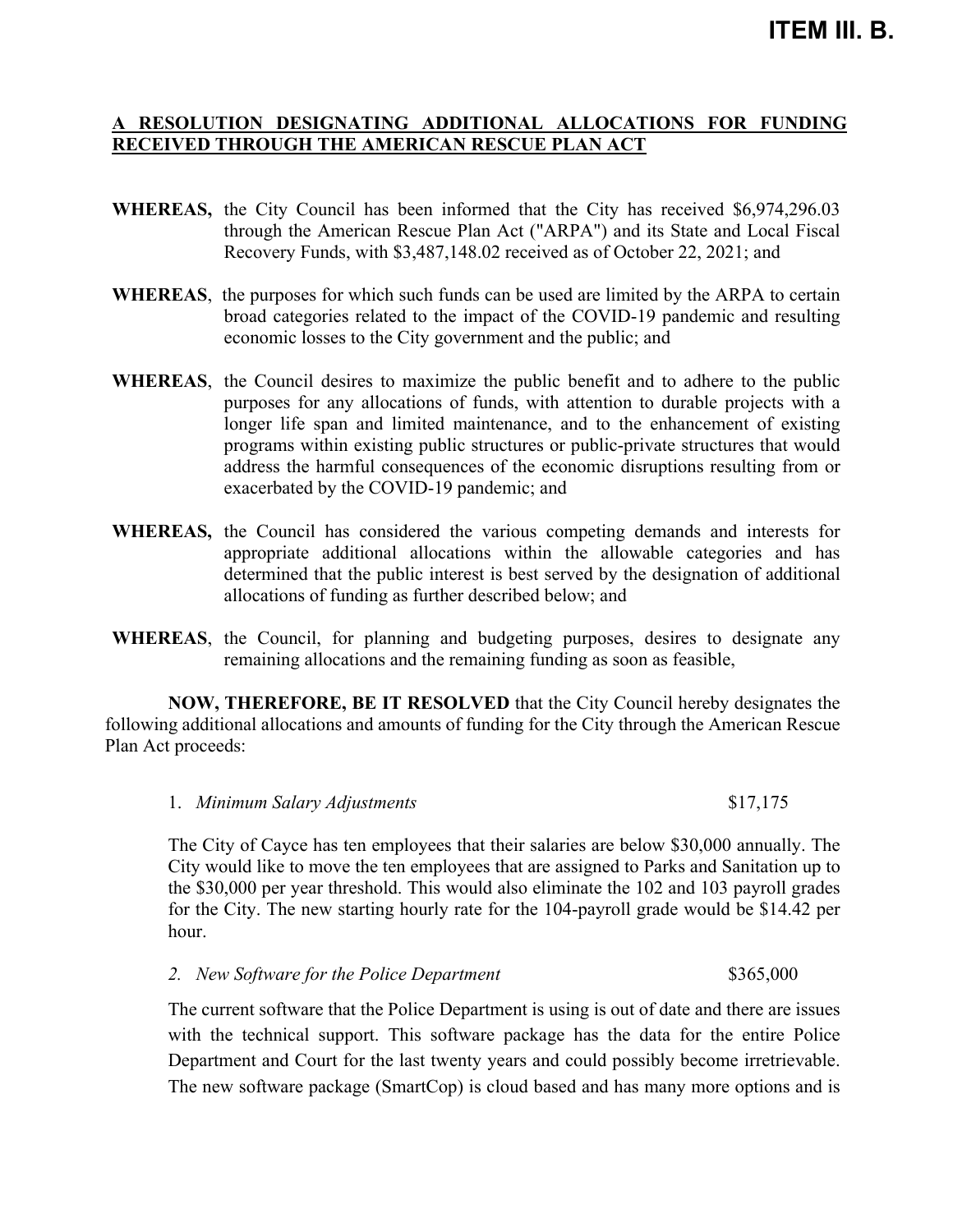currently being used by several surrounding jurisdictions. It will also include compatible software to integrate with Court.

## 3. *Police Department Axon Project* \$215,000

The Axon Project consist of all new software and equipment for the Police Department. The Police Department has been using Axon for many years for their Tasers and have the only patent for that less than lethal option. Axon also offers in car cameras, new Tasers, evidence management software, cloud storage, and cradle points for cars. Purchasing the package option would eliminate the need for servers, improve public transparency and improve officer safety.

|  | 4. Sanitation Truck | \$230,000 |
|--|---------------------|-----------|
|--|---------------------|-----------|

The City is in desperate need of a new rear loading sanitation truck. Its aging fleet has been well maintained but several trucks are reaching end of life stages. We have two trucks that need to be replaced at the most earliest convenience.

|  | 5. Streetsweeper/Stormwater Culvert Vacuum | \$260,000 |
|--|--------------------------------------------|-----------|
|--|--------------------------------------------|-----------|

The City of Cayce has demonstrated the need for stormwater repairs and maintenance, as well as general street cleaning for safety and aesthetics. Collection of debris in the stormwater collection boxes, culverts and storm piping is a major issue for the City, which eventually prohibits the passage of stormwater and causes flooding. The use of a streetsweeper/ culvert vacuum would eliminate the road debris that slowly prohibits the passage of stormwater in the system. The estimated cost for the sweeper is \$250,000.

6. *Audio/visual Upgrade for Council Chamber and Courtroom/ Offices/ Furniture* \$75,000

The audio and visual systems are outdated and have been pieced together for many years for the City's Council Chambers and Municipal Court. This upgrade will include new microphones, monitors, and recording equipment that will all sync together.

The system will also allow the City to stream Council meetings virtually.

7. *Premium Pay to Employees (Approved by Council on 11/17/21)* \$624,000

\*Premium Pay was distributed to City employees on December 10, 2021

Delayed Purchases \$1,162,175

Premium Pay (Already Disbursed) \$624,000

**Total** \$1,786,175.00